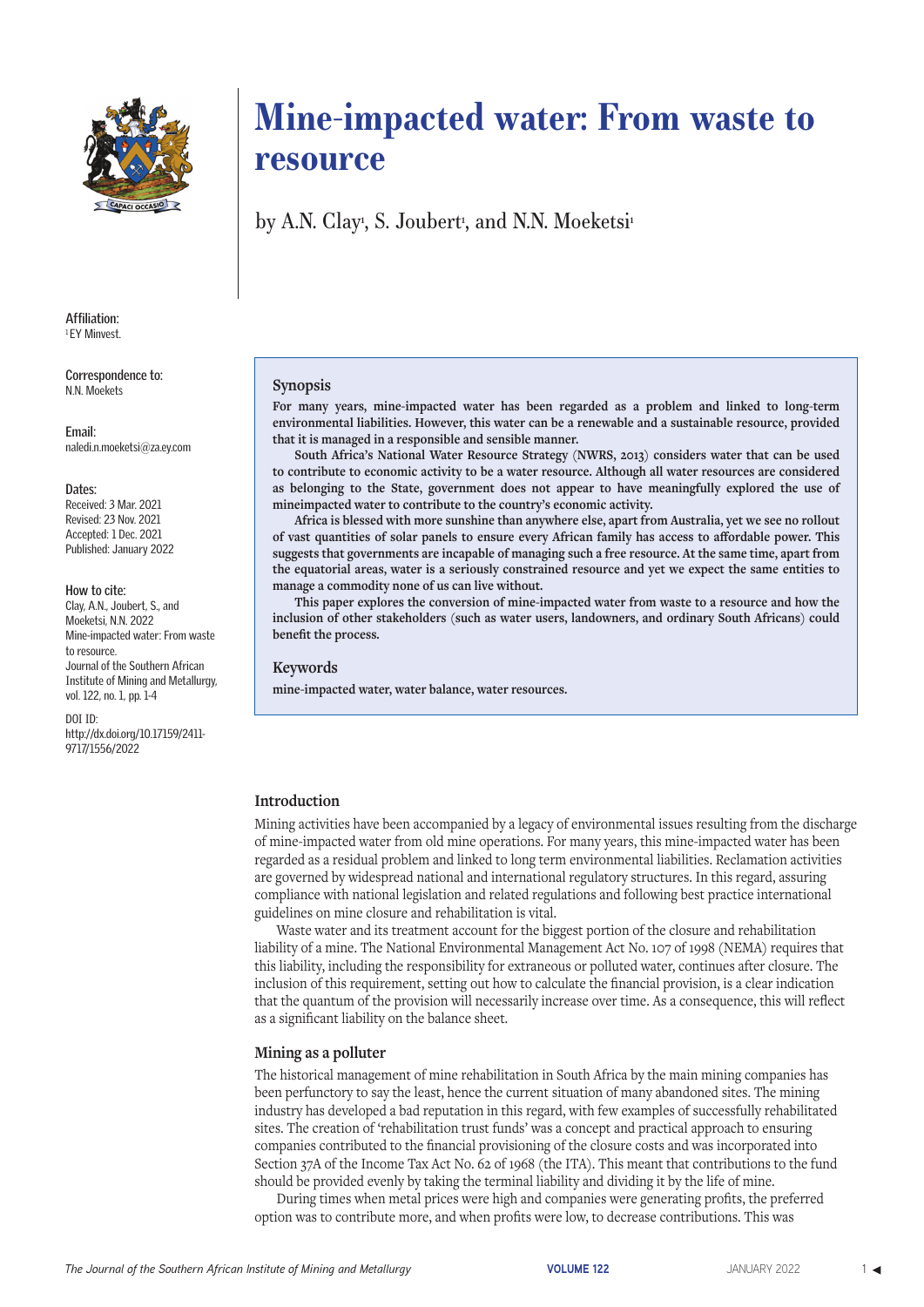# Mine-impacted water: From waste to resource

counterintuitive, since during times of high prices the pay limits should go down and the life of mine would increase, meaning that the denominator increased and so contributions should also decrease. In some instances, companies would make provisions which were not 'cash', and so when a mining company was no longer profitable the provision disappeared as well. The accounting process also posed challenges in that, in a high inflationary economic climate, the rehabilitation liabilities were escalated at inflation and then discounted at the company's cost of capital, which was generally more than the inflation rate. The resulting present value of the liability was less than the original estimate.

The government has since stepped in to ensure that this situation doesn't persist, but the intervention is clearly too late. Consequently, it is nigh impossible for any mining company to obtain a closure certificate. The obvious result is that mine owners will simply go into insolvency and then we are back to square one. It should be remembered that during the process of State capture and takeover of Optimum Coal Mine the then Minister of Mineral Resources, Mosebenzi Zwane, authorized the transfer of the R1.4 billion rehabilitation trust fund (all trust funds need ministerial permission for expenditure) to an offshore Gupta-based business, never to be seen again.

The identification and quantification of rehabilitation liabilities is a fairly reliable process, and most companies take this matter seriously as part of their commitments to environmental, social, and corporate governance (ESG). These amounts are embedded in the financial statements under IAS 37 (Provisions, Contingent Liabilities and Contingent Assets) and scrutinized by activist bodies.

There is a conundrum facing stakeholders – how to make sure the rehabilitation or decommissioning costs are clearly identified and defined as a 'liability' while at the same time creating a financing process to concert the supposed 'liability' into an 'asset' in an orderly and responsible manner. So, where does water fit into the problem? In general, water inflows and outflows can be readily identified for a mine in the water balance, which is crucial during operations in order to ensure the mine is dewatered and has enough pumping capacity to meet routine and exceptional circumstances such as a flood. Once mining operations have ceased, the mine is usually sealed up and the water in the workings left to decant via natural watercourses or aquifers flow.

That issue should be nothing more than restoring the situation to the pre-mining position, except that the mine void, which is now a new 'reservoir', connects to the natural aquifers. The water is often polluted as a result of exposure to minerals such as pyrite and other sulphides that generate acidic solutions with iron as a major pollutant. This is commonly called 'acid mine drainage' (AMD) (Simate and Ndlovu 2014).

An example of AMD is the decanting of polluted water from the coal mines in the Witbank coalfield and surroundings into the Crocodile River ecosystem, creating significant downstream problems. One could say that this was inevitable, but the question is what can be done about it now?

# **Legalities and regulatory issues**

Closure and remediation activities are governed by widespread legislative structures in various countries. Inclusive within the framework are international treaties and protocols, national acts, regulations, standards, and guidelines that address the management and financial accounting requirements. These requirements inform the input parameters that influence the Asset Retirement Obligation (ARO) as recognized in the International Accounting Standard (IAS) 37. The consideration of all aspects that have the potential to influence the ARO quantum is essential in understanding current ARO requirements, engineering solutions, and remediation liability.

In the South African context, the promulgation of the new Financial Provision Regulations (GNR1147) on 20 November 2015 in terms of NEMA resulted in a significant shift from Regulations 53 and 54 of the Mineral and Petroleum Resources Development Act No. 28 of 2002 (MPRDA). The purpose was to regulate the creation of financial provisions as contemplated in the Act for the costs associated with management, rehabilitation, and remediation of environmental impacts from prospecting, exploration, mining, or mineral production. Regulation 6 of GNR1147 requires that 'An applicant must determine the financial provision through a detailed itemisation of all activities and costs, calculated based on the actual costs of implementation of the measures required for:

- ➤ Annual rehabilitation, as reflected in the annual rehabilitation plan
- Final rehabilitation, decommissioning and closure of the prospecting, exploration, mining or production operations at the end of the life of operations, as reflected in a final rehabilitation, decommissioning and mine closure plan and
- ➤ Remediation of latent or residual environmental impacts which may become known in the future, including the pumping and treatment of polluted or extraneous water, as reflected in an environmental risk assessment report.'

The current legislative requirements revolve around providing for water-related liabilities during operations and post closure, and no allowance is made for converting waste water into a resource that can ultimately be regarded as an asset. We believe that water can be a renewable and sustainable resource provided that it is managed in a responsible and sensible manner. If it isn't, it is likely that water scarcity will lead to next round of global conflict if government is not on board. In recent years, many countries have been experiencing serious drought and water shortages, a good case in point being Cape Town in South Africa.

The authors have identified a specific need to classify water beyond the limits of that which would be required for national strategic planning. In this regard, the commercial imperative is to link the human right of access to water to the efficient utilization of various water resources. To this end, the very principle and philosophy of ownership is at the heart of the classification system, which in itself is intimately related to the cost of producing various types of water and the price at which it can be sold.

Many approaches have been taken to planning water management, primarily driven by government agencies. However, in many ways this is similar to other national planning issues including road, rail, health, retirement planning, farming, and air pollution. As a result, the governmental process is invariably in conflict with the realities of commerce, since the concept that 'nothing is for free' is an increasing global human population problem.

# **Tranformation from liability to asset**

The purpose of this paper is to outline a simple solution to the problem of mine-impacted water and the management of the long-term effects, technically and financially. To begin with, all mines must have a 'water balance' that accurately identifies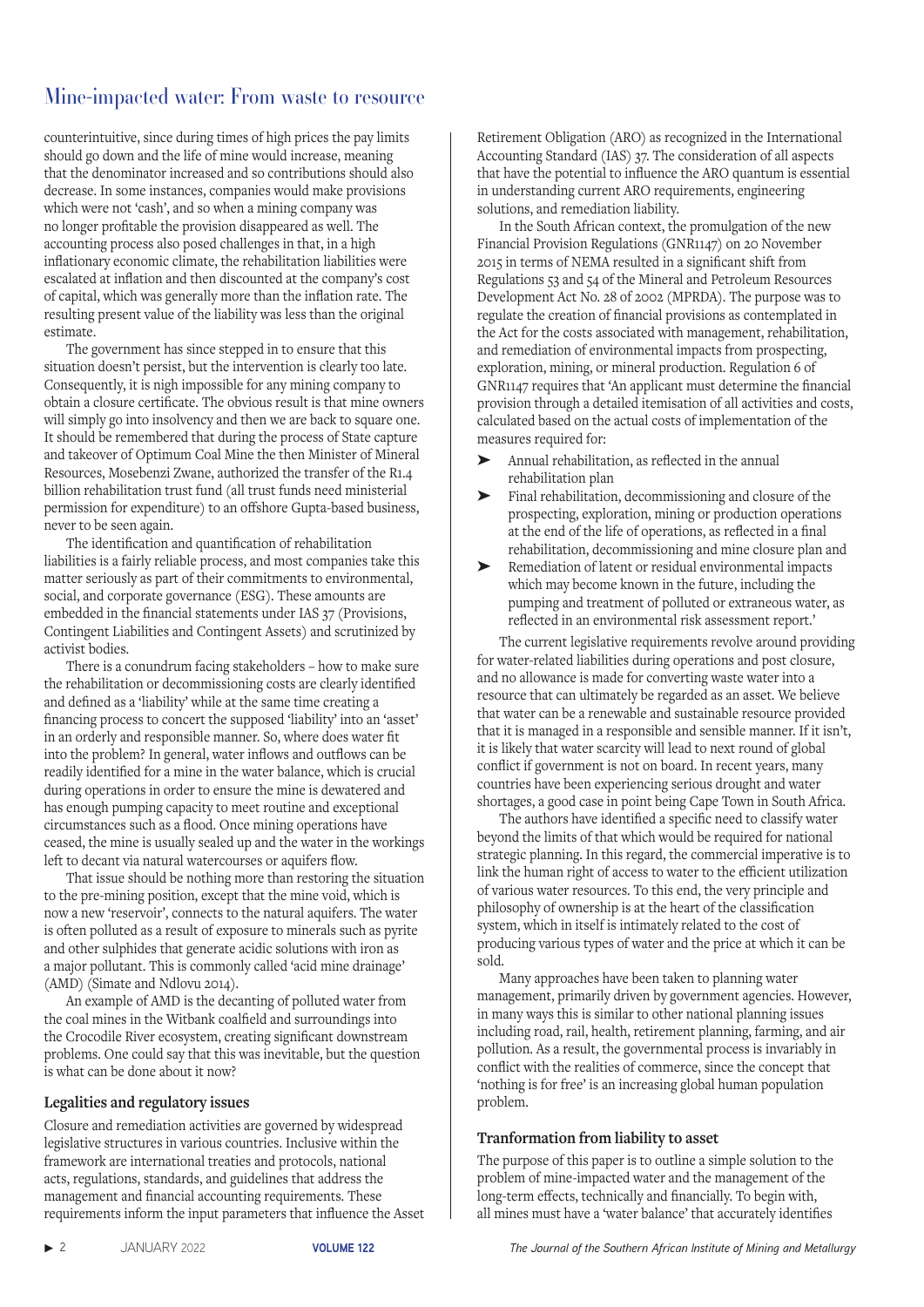# Mine-impacted water: From waste to resource

and quantifies the inflows and outflows of water and a pumping capacity that maintains the appropriate water level for operating the mine.

An example of a water balance is shown in Figure 1. In general, a qualified person should be responsible for preparing this and a geohydrologist should be involved. At the centre of the process is the ability to create a stochastic link between the aquifers, which are generally recharged from rainfall, and the climatic conditions as well as the open volumes constituting the underground workings or open pits. Essentially the mine void is the 'reservoir'.

It is the latter which forms the basis of the definition of an asset. The mine void has been created by the mining company, and is therefore an asset of the mine, but where do you ever see it booked as an asset? The nearest you may get is the accounting treatment of 'deferred stripping', whereby the cost of creating the pit is capitalized onto the balance sheet as an asset and then written off as the mine extracts ore (mineable reserves) in the production plan on an annual basis. When the void is exhausted it is seldom possible to completely backfill it, and so another 'reservoir' has been created as an asset.

The fact that the pit or underground workings can fill with water becomes a sustainability opportunity. It is quite ironic that the historical view is that a mine is a wasting asset, and once the mineral resources have been depleted there is nothing left of value. The approach suggested here challenges this philosophy, especially when the water balance demonstrates that a reliable, sustainable water volume is available for exploitation.

# **Estimating volumes**

The water balance allows water volumes to be accurately quantified as inflows and outflows. This can be cross-referenced to the survey estimates of the volume of the mine working void from mine plans and production records. These three sources

of information, namely the inflows, outflows, and reservoir volume, can be reconciled to a high level of accuracy. It is normal to estimate the water volumes in megalitres per day and then to annualise this quantity.

For recharge, annual rainfall statistics can be used from weather records and in this example, we used @RISK to calculate probabilities in the same manner as in the oil and gas industry. The probability function can then be used to calculate the 10%, 50%, and 90% confidence limits for the best, mean, and least confident estimates of volumes, and a water resource declared.

In mineral resource estimation it is a fundamental principle to ensure that there are 'reasonable and realistic prospects for eventual economic extraction' as a prerequisite to signing off a resource. Therefore, understanding the pumping and water reticulation structure is crucial in the case of a water resource. This information is generally available from the mine engineer, with records of pumps, pipe network, and power within the mine infrastructure.

After considering recharge, the ability to confidently define water volumes ,with a high level of confidence is relatively easy.

# **Financial engineering**

Once the water balance and the volumes have been estimated using probabilistic methods, the next question is how to obtain an asset value for the water. The first course of action is to seek a 'value in use' method where the sustainable volume of water can be pumped into a user network and distributed for sale, just like any other mineral. The quality of the water is a key factor governing the ability to sell the water but, in the case of polluted water, constructing a water purification plant of an appropriate nature is a simple engineering process.

For financial engineering, all that is needed is the cost of pumping, treatment, and distribution, and determination of the



Figure 1—Example of different minewater sources and flows (Punniken *et al.*, 2016)